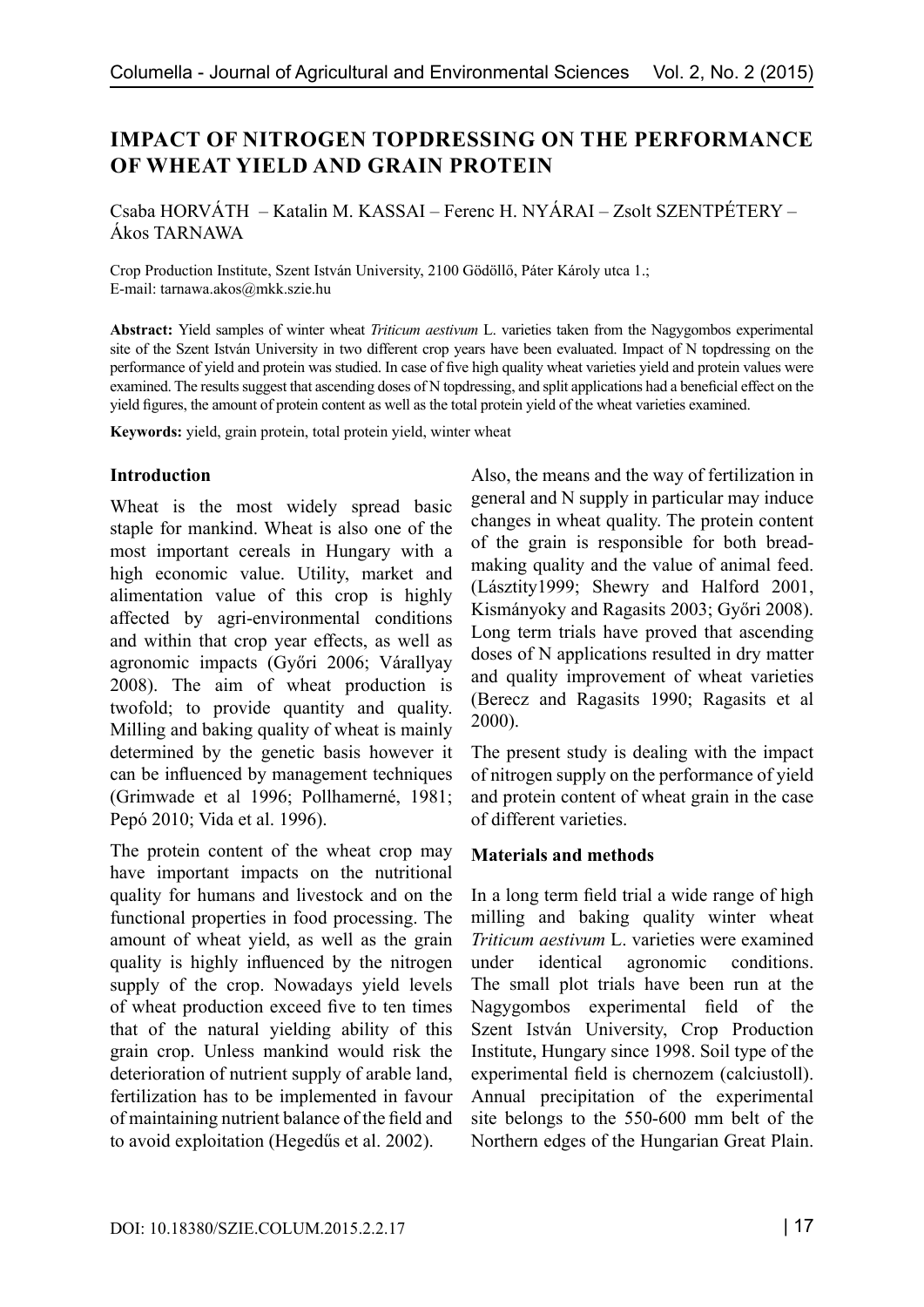Experiments were conducted in split-plot design with nine replications. The size of each plot was 10 m2 . Plots were sown and harvested by plot machines (standard Wintersteiger cereal specific experimental plot machinery series). Various identical agronomic treatments were applied to plots. Plant nutrition applications were done in single and combined treatments. N topdressing variants were applied by single and repeated topdressings representing 4 levels: 0, 80, 120 and 160 kg/ha N in single applications, whereas 80+40 kg/ha and 120+40 kg/N in two applications (at the time of tillering and heading). All plots were sown with identical series of wheat varieties for studying their performance in relation with agronomic impacts. The recent study presents the performance and evaluations of five winter wheat cultivars (Alföld 90, Mv Magdaléna, Mv Suba, Mv Toborzó and Mv Toldi) of two consecutive crop years; 2013 and 2014.

laboratories according to Hungarian standards (MSZ 1998). The protein figures and the total protein yield figures were correlated with the treatments applied. Statistical analyses were done by Microsoft Office 2003 programmes.

## **Results and discussion**

The results obtained suggest, that ascending doses of N supply resulted in yield increase regarding all varieties and both crop years. The amount of grain yields are shown by figures 1 and 2. There were differences between the yield levels of the two crop years. In 2013 yield figures were detected within the range of 2.9 to 7.4 t/ha. There were varietal differences as well. Untreated control has shown significant differences between varieties. Highest yields were obtained on the plots of Alföld 90 and Mv Toborzó. The highest yields were found in the case of 160 kg/ha topdressing. Mv Suba proved to be the highest yielding variety.

*Figure 1.* Impact of N topdressing applications on wheat yield, 2013



Wheat yield were measured by each plot harvested. Protein content was determined from grain samples, as well as other quality characteristics at the Research Laboratory of the SIU Crop Production Institute, RET Regional Knowledge Centre and the NÉBIH National Food Chain Safety Office In the 2014 crop year wheat yields were recorded within a narrower range of 4.8 to 7.3 t/ha. There were also varietal differences. Untreated control has shown minor differences between varieties only. The highest yields were found in the range of 80 to 120+40 kg/ ha topdressing applications. In this crop year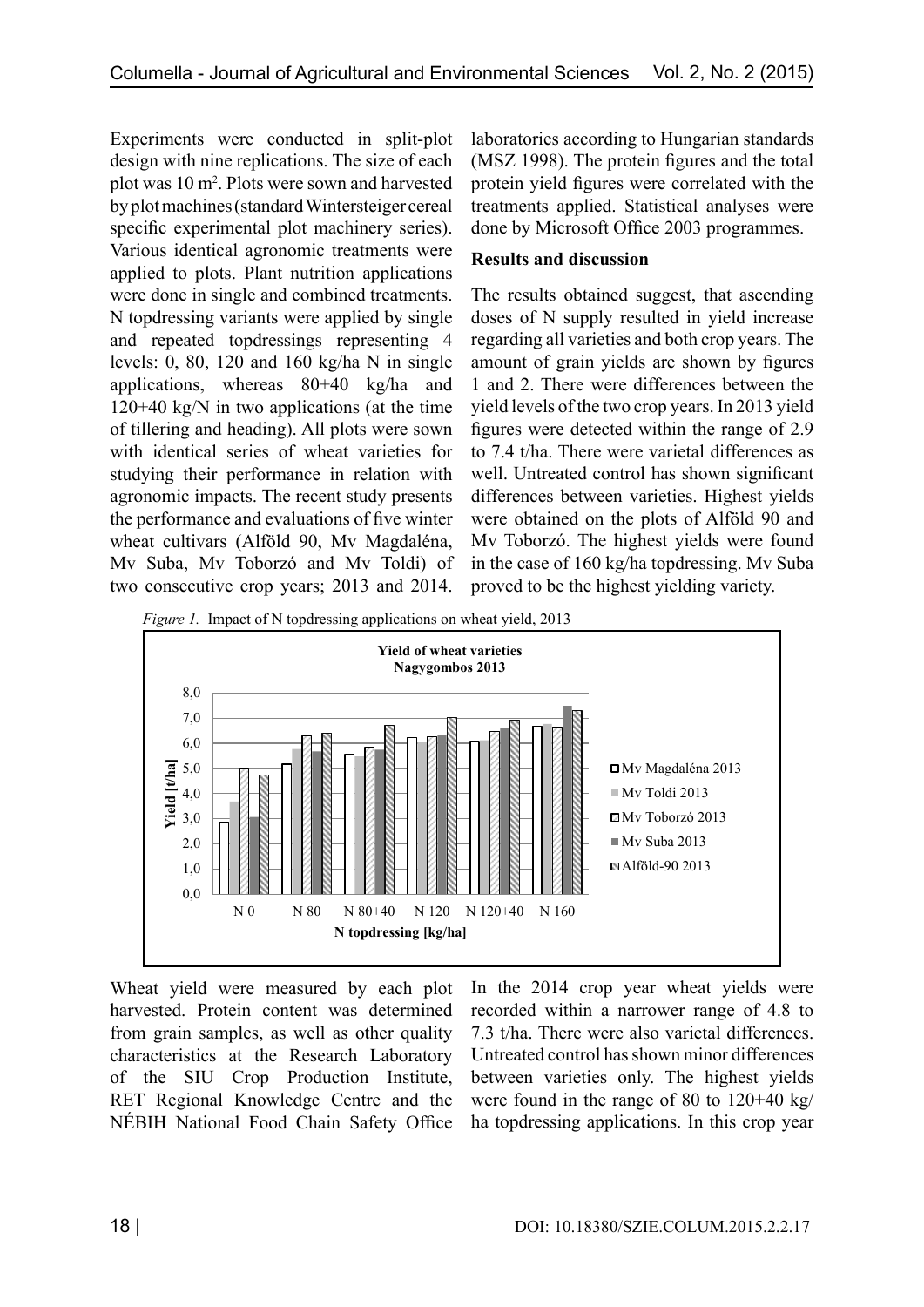

*Figure 2.* Impact of N topdressing application on wheat yield, 2014

*Figure 3.* Impact of N topdressing applications on wheat grain protein content, 2013



160 kg/ha doses induced yield decrease in all varieties. Mv Toldi proved to be the highest yielding variety in this year.

Analyzing wheat grain samples protein content proved to be highly affected by N applications as well as varieties examined. There were also significant differences between the protein levels of the two crop years. Figures 3 and 4 comprise data of protein performance in 2013 and 2014.

2013 proved to be a high protein crop year with small, but significant differences between applications. Protein figures ranged from 13.2 to 17.2 %. The smallest figure was obtained in the untreated control, while the highest was observed in the treatments 120 to 160 kg/ha. Mv Toborzó proved to be the best variety in this crop year along most of the treatments.

2014 can be considered an average crop year concerning protein figures. Protein figures ranged between 10.1 to 14.0 %. The smallest figure was also recorded in the untreated control, while the highest was obtained in the treatments 120 to 160 kg/ha. Mv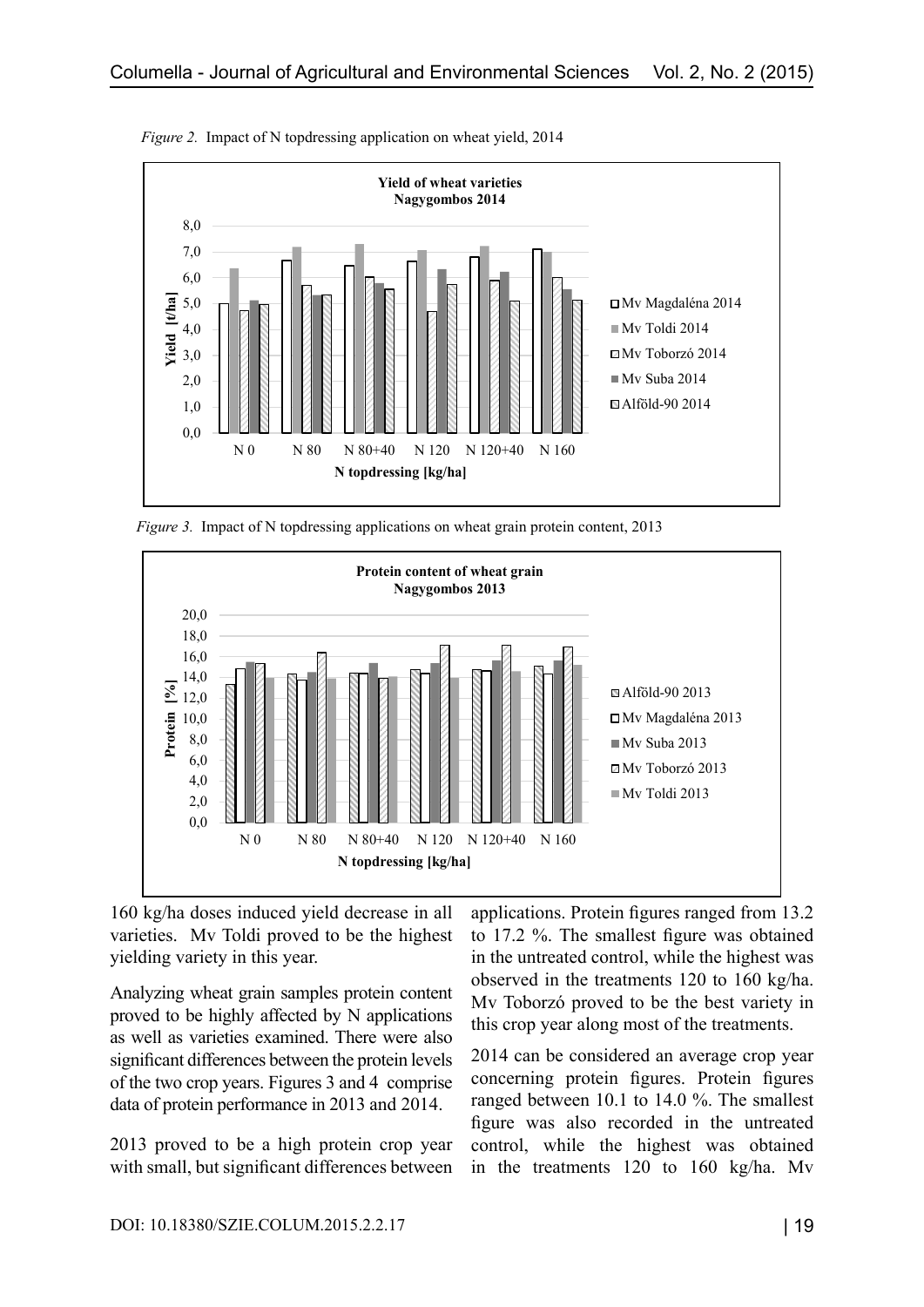

*Figure 4.* Impact of N topdressing applications on wheat grain protein content, 2014





Toborzó and Mv Suba proved to be the best varieties in this year in most of the treatments.

Figure 5 and 6 give information on the total protein yield of the varieties examined. Yield and quality evaluations of grain crops very seldom make attempts to estimate protein yields, however the amount total protein content of grains exceed the level of that of so called proteinous field crops, like pulses.

Total protein yields were higher in 2013. The amount has been varied by treatments and varieties within the range of 410 to 1190 kg/ ha. In 2014 the range was almost similar but narrower. Protein yields ranged between 515 and 970 kg/ha. Differences between N applications were bigger than that of varieties in both crop years.

Table 1 and 2 presents correlation figures between treatments and varieties concerning yield figures, protein values and protein yield amounts. With a few exception the treatments and the parameters examined have been highly correlated with each other. In 2013 there were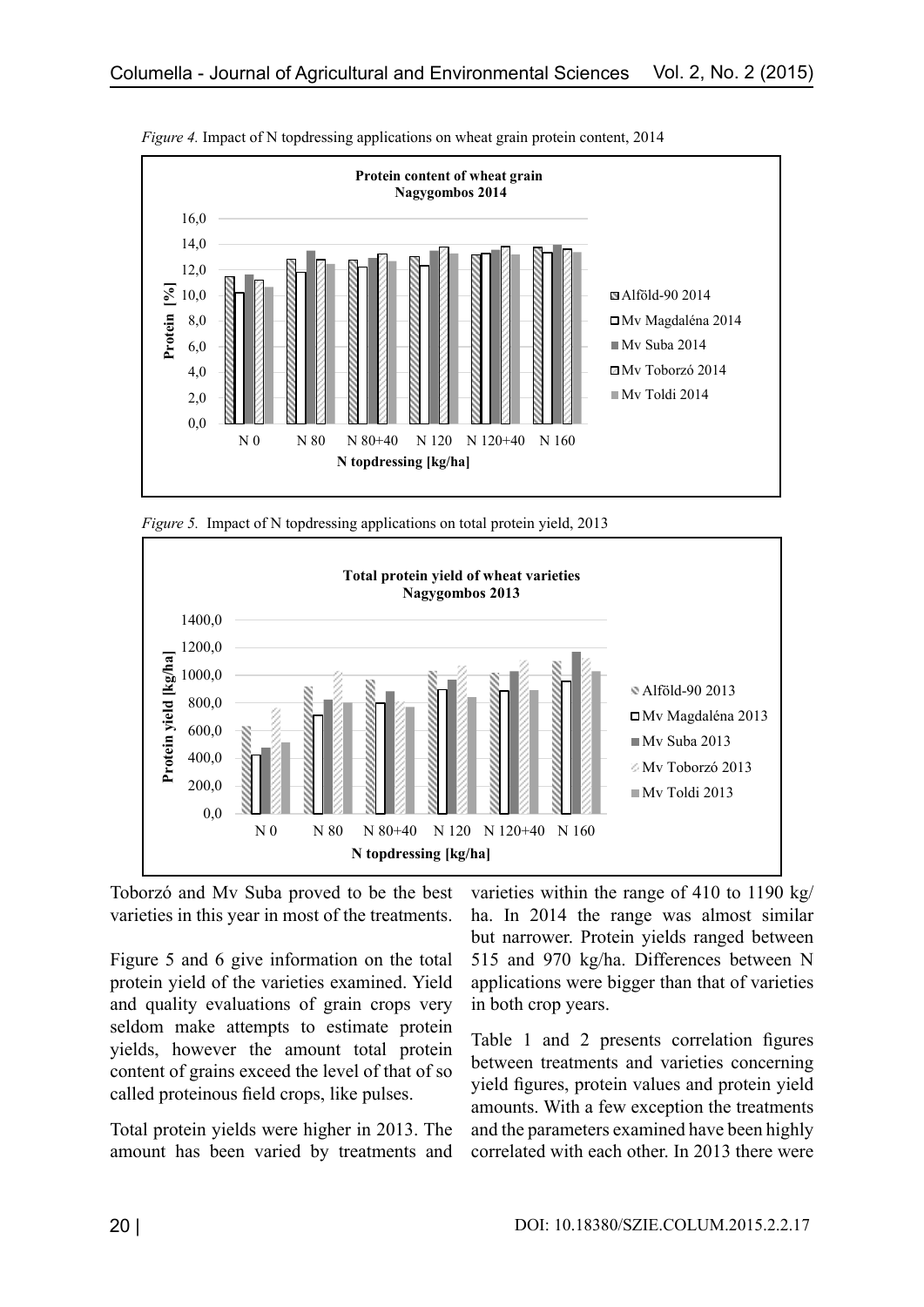

*Figure 6.* Impact of N topdressing applications on total protein yield, 2014

*Table 1.* Correlation between N topdressing applications and performance of wheat varieties in the 2013 crop year

| Wheat varieties  | Impact of N doses on |                    |                     |  |
|------------------|----------------------|--------------------|---------------------|--|
|                  | Yield, t/ha          | Protein content, % | Protein yield kg/ha |  |
| $r$ (Alföld-90)  | 0.9837               | 0.9962             | 0.9909              |  |
| r (Mv Magdaléna) | 0.9883               | 0.4003             | 0.9901              |  |
| r (Mv Suba)      | 0.9936               | 0.1305             | 0.9990              |  |
| r (Mv Toborzó)   | 0.9452               | 0.9509             | 0.9661              |  |
| r (Mv Toldi)     | 0.9802               | 0.6782             | 0.9863              |  |

*Table 2.* Correlation between N topdressing applications and performance of wheat varieties in the 2014 crop year

| Wheat varieties  | Impact of N doses on |                    |                     |  |
|------------------|----------------------|--------------------|---------------------|--|
|                  | Yield, t/ha          | Protein content, % | Protein yield kg/ha |  |
| $r$ (Alföld-90)  | 0.4578               | 0.9877             | 0.8826              |  |
| r (Mv Magdaléna) | 0.9463               | 0.9954             | 0.9828              |  |
| r (Mv Suba)      | 0.5977               | 0.9463             | 0.8592              |  |
| r (Mv Toborzó)   | 0.5716               | 0.9536             | 0.8645              |  |
| r (My Toldi)     | 0.7506               | 0.9729             | 0.9308              |  |

two varieties (Mv Magdalena and Mv Suba), where weak correlations were found only. In 2014 all versions correlations could be detected, however the level of correlations was not so strong in the case of yield performance of some varieties.

both quantity and quality manifestation was influenced by N supply. The recent study was based on the evaluations of five cultivars in two crop years.

#### **Conclusions**

The results of the experiment highlight that Ascending levels of N topdressing. and